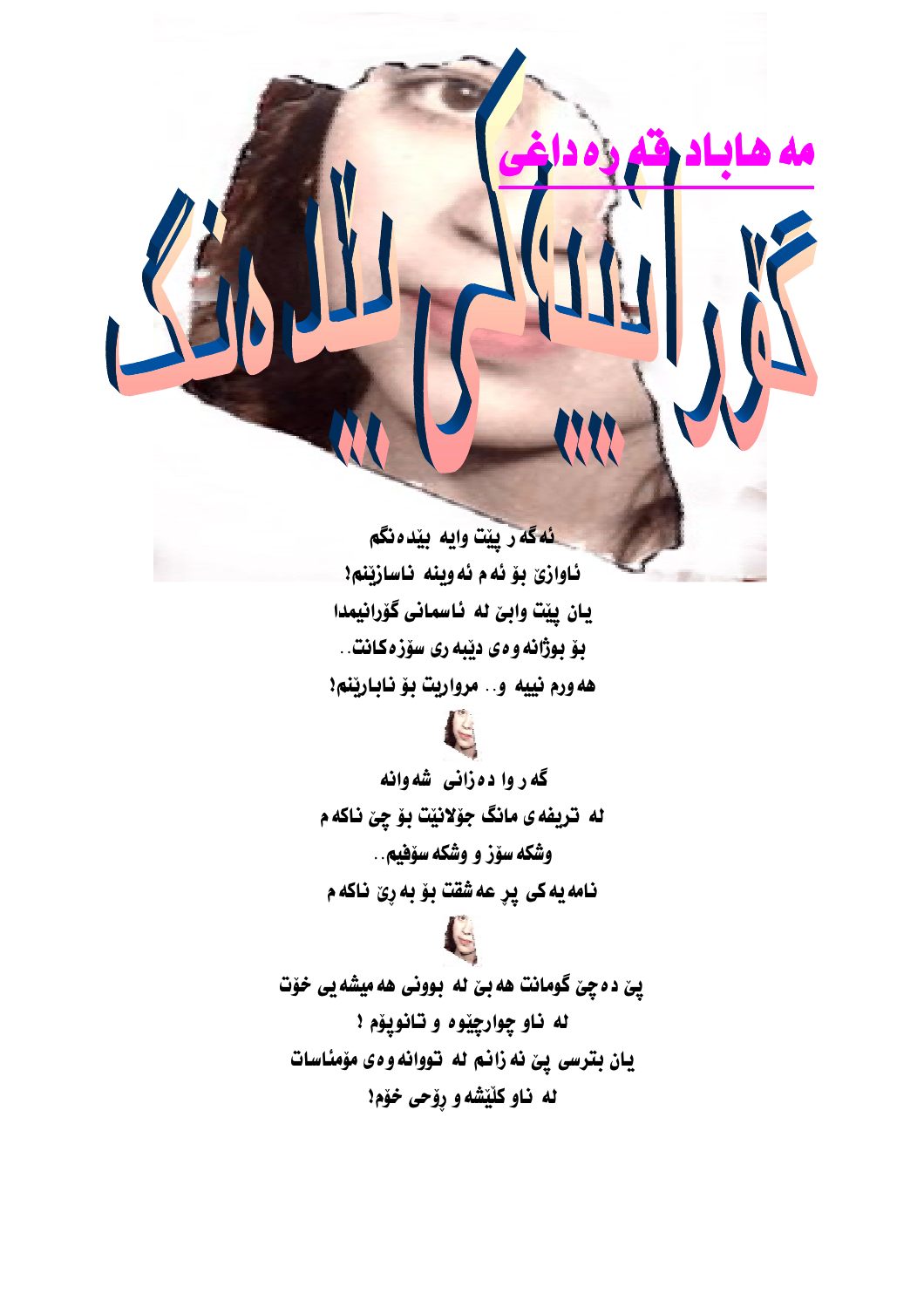گه ر ده پرسی بۆ له ناو تۆنی ده نگمدا ئاوا ونی له نازی ئاوازمدا خۆت به دی ناکه ی يان ده پرسي بۆ شەرمنى ساباتێکم له سێبه ری دڵی خوّتدا بوّ چێ ناکه یْ ۱



گومان مه که له بیده نگیم.. کاتیٰ مه یلی سترانه کانم ناناسی شک مه که له چرکه یه کی بیّ ئاوازی ته نانه ت له و ساتانه ش که نه دنداريت نه گه نّ دهکهم ، نه وازی!



ئه و ساتانه ي كه هه ست ده كه م گه ردوون بچووكه بوّ فرين. که ده روانم،به سۆزترین ، به سۆزترین ئاوازیش که مه بۆ چریین! يێدەنگ دەبم?

> ئه و کاتانه ی که دٽنيام پيٽناسه په ک نايگريٽه خۆي ئەوينم شوێنێکي دٽنيا نييه . تا ليّي چيّ که م ساباتيّ بوّ خه وبينينم

يٽده نگ ده بم (



ئه و کاتانه ی هه موو تر په یه کی دٽم ناوت ديني ليُناگه ريّ گويّيه کانم نه وايه کي تر ببيستيّ ئه و ساتانه ی، ناوریشمی سۆزت هه ردووچاوم د ه به ستیّ يبّده نگ ده بم ۱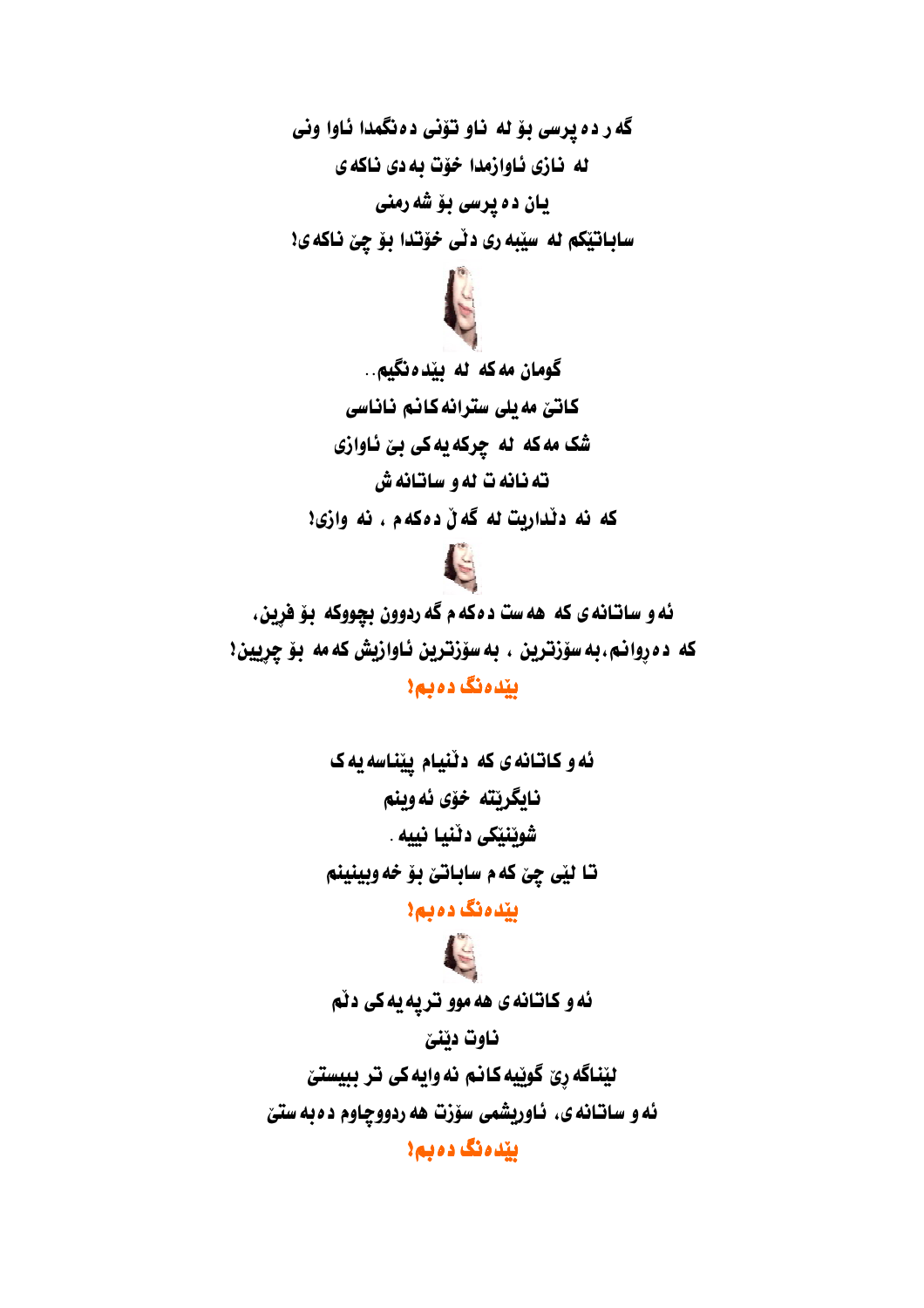ئه و ساتانه ی له گه ردوونیکی ته زبووا له ژووري گلارهي چاوت ده مخه وينني سۆمات دەكەيتە سەرين و، بە بيناييت دامدە يۆشى تا وه نه وز د ممگرێ به چريه ی يه مه يی د ه مدوينی

## چاولێک دهنێم.. بێدهنگ ده بم!



كه يړ ده بم له شانازى چونکه رادهی عه شقی هه موو خه نکی گه ردوون ناگاته نيوهي ئه ڤينم که له ئاوتنهى نېگاى تۆ خۆم وهک دمگمه نترین تاقانه ده بینم

## يێدەنگ دەبم!



ئه و کاتانه ی که له هیچ شوننیّ نامیبنی سووک برو ته ماشايه کی ده ريا بکه ۱ د ه ريا د ه نَيّي ناوينه په که دهنگی من له به رگویتدا بزر دهبی گوێ له تریه ی دڵت بگر ه دلٌ پیشانگای سوّز و هه سته ، ئه لبوومی د هنگ و ویّنه یه ۱

هيج وه ک بيّده نگي جوان نييه ، له ئه ڤيندا! كانٽ هيچ پيوه ريٰ نه بيُ بۆ يېوانه ي راد دي ژاني، راد دي زامي هيچ له گۆراني بيّدەنگى خۆشتر نييه ! کانٽ هيچ نه وايه ک نه بيّ بوّ گه ياندني په يامي (